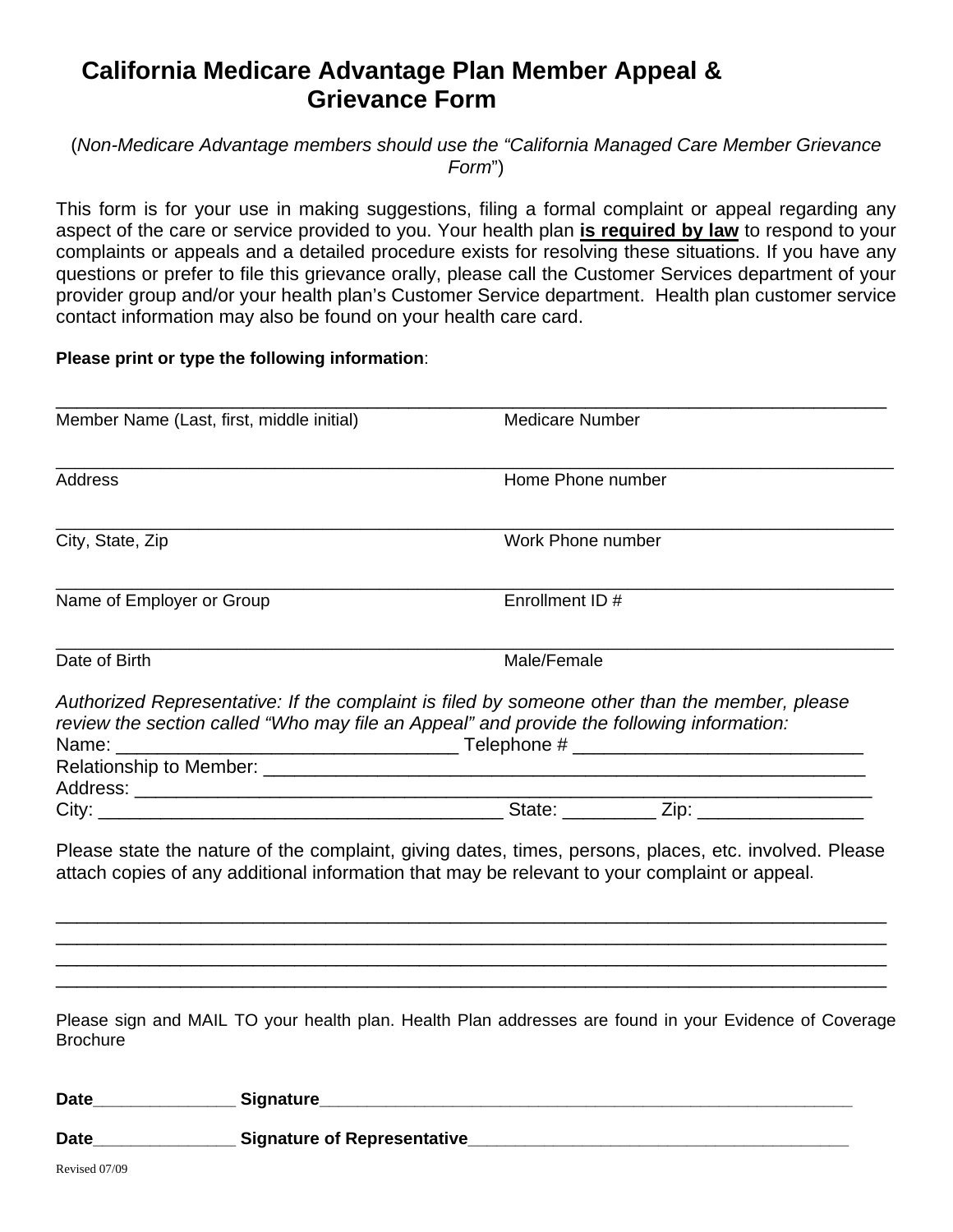## **Information for all Medicare Advantage Members**

## **You may have the right to appeal.**

To exercise your appeal rights, file your appeal in writing within 60 calendar days after the date of your original denial notice. Your plan can give you more time if you have a good reason for missing the deadline.

## **Who May File An Appeal?**

You or someone you name to act for you (your **authorized representative**) may file an appeal. You can name a relative, friend, advocate, attorney, doctor, or someone else to act for you. Others, not previously mentioned may already be authorized under State law to act for you.

You can call your health plan or medical group customer service department to learn how to name your authorized representative.

If you want someone to act for you, you and your authorized representative should sign, date, and send us page 1 of this form, which will serve as a statement naming that person to act for you.

# **IMPORTANT INFORMATION ABOUT YOUR APPEAL RIGHTS**

*For more information about your appeal rights, call your plan or see your Evidence of Coverage*.

## **There Are Two Kinds of Appeals You Can File:**

**Standard (30 days)** - You can ask for a standard appeal. Your plan must give you a decision no later than 30 days after it gets your appeal. (Your plan may extend this time by up to 14 days if you request an extension, or if it needs additional information and the extension benefits you.)

**Fast (72-hour review)** - You can ask for a fast appeal if you or your doctor believe that your health could be seriously harmed by waiting too long for a decision. Your plan must decide on a fast appeal no later than 72 hours after it gets your appeal. (Your plan may extend this time by up to 14 days if you request an extension, or if your plan needs additional information and the extension benefits you.)

 If any doctor asks for a fast appeal for you, or supports you in asking for one, and the doctor indicates that waiting for 30 days could seriously harm your health**,** your plan will automatically give you a fast appeal.

 If you ask for a fast appeal without support from a doctor, your plan will decide if your health requires a fast appeal. If your plan does not give you a fast appeal, your plan will decide your appeal within 30 days.

## **What Do I Include With My Appeal?**

You should include: your name, address, Member ID number, reasons for appealing, and any evidence you wish to attach. You may send in supporting medical records, doctors' letters, or other information that explains why your plan should provide the service. Call your doctor if you need this information to help you with your appeal. You may send in this information or present this information in person if you wish.